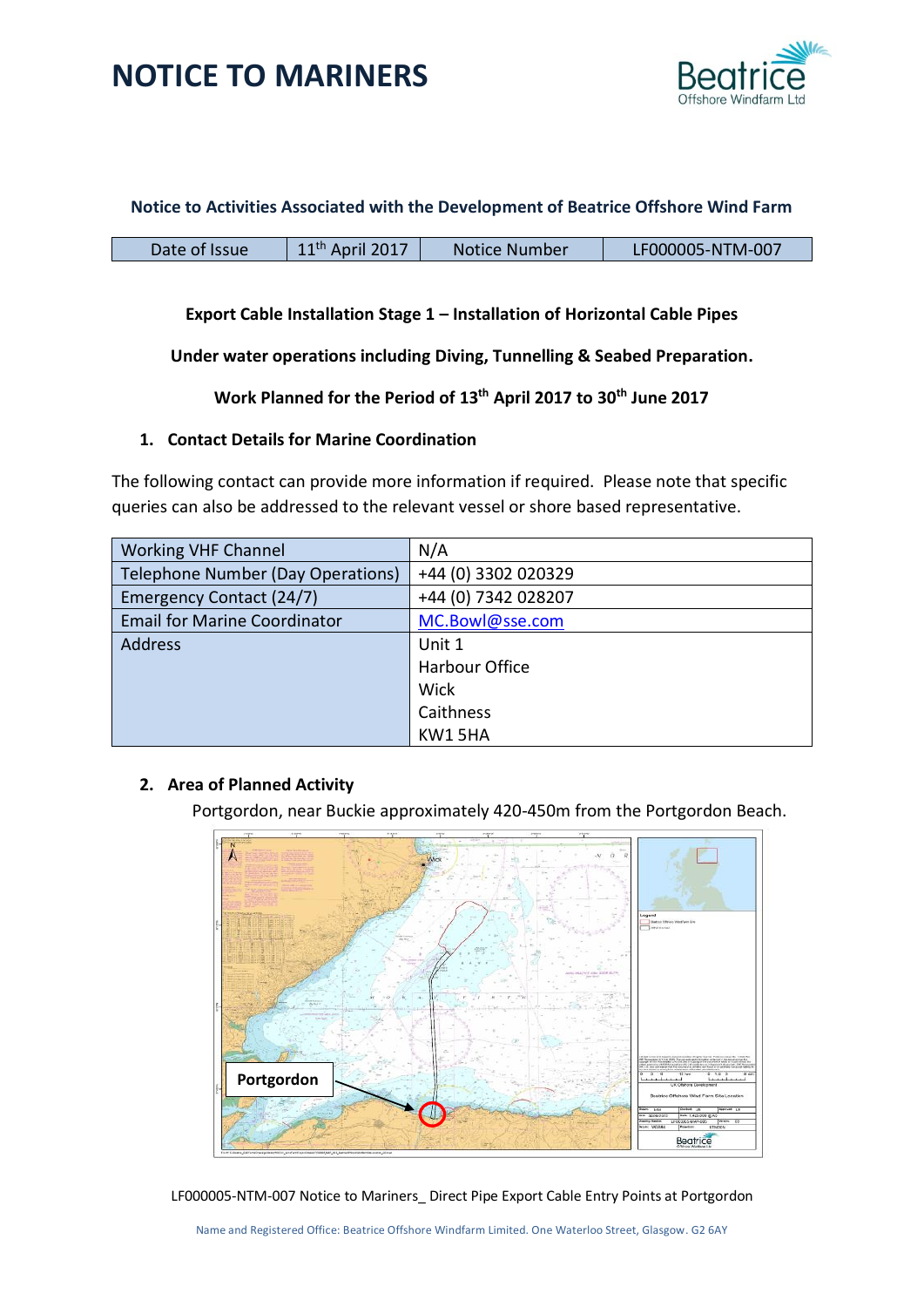

| <b>Jack Up Barge Locations</b> | Latitude WGS84 | Longitude WGS84 |
|--------------------------------|----------------|-----------------|
| EC1                            | 57º 40.113'N   | 003902.471'W    |
| EC <sub>2</sub>                | $57940.143'$ N | 003º 02.655'W   |



Work locations are approximately 420-450m from the Portgordon Beach near Buckie.

LF000005-NTM-007 Notice to Mariners\_ Direct Pipe Export Cable Entry Points at Portgordon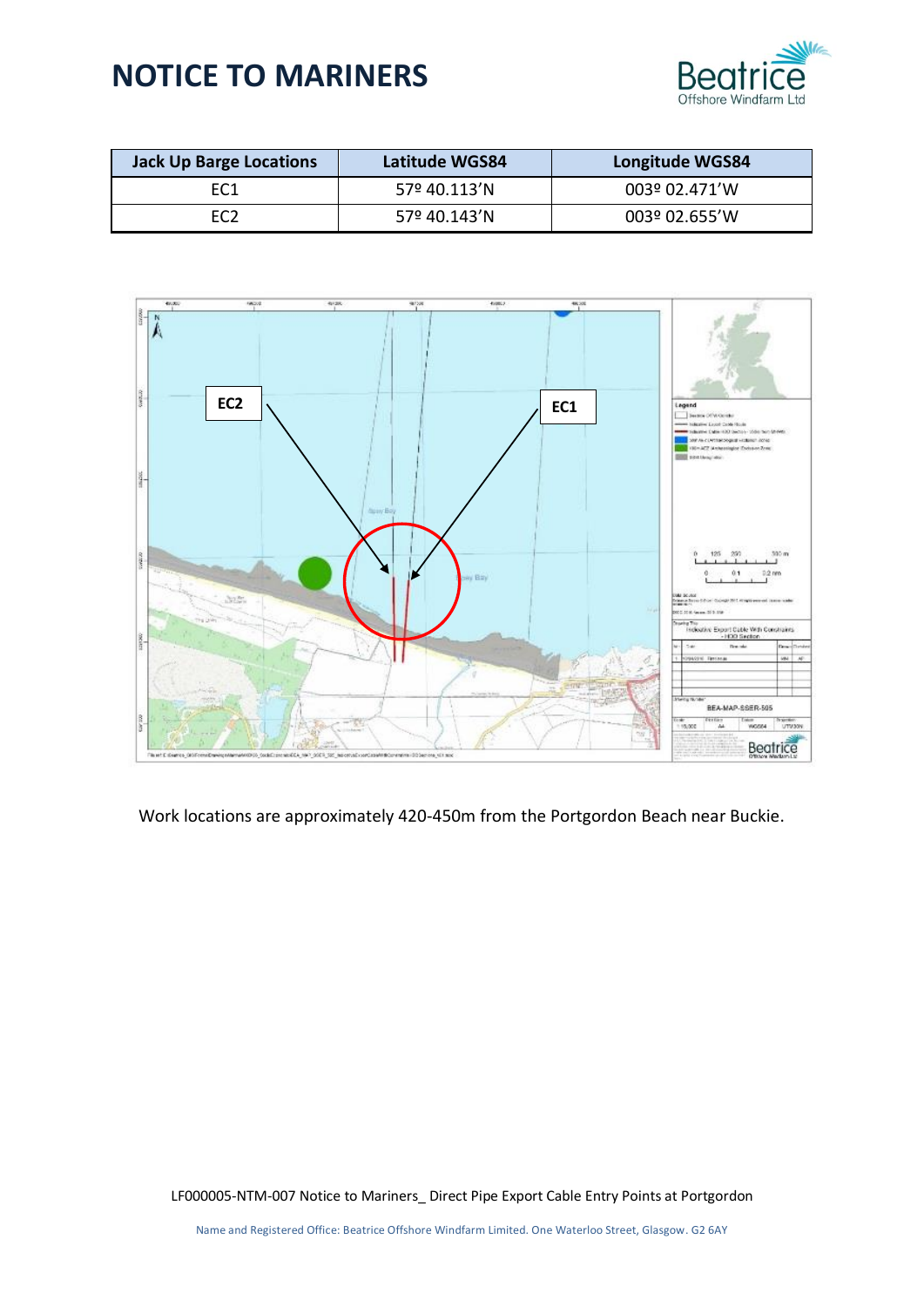

#### **3. Vessels Associated with the Activity**

The vessels that are involved with the described operation are the Jackup Barge **Haven Seariser 1**, the **Forth Constructor** a Multicat work vessel and the Crew Transfer Vessel the **Skua**.

| <b>Haven Seariser 1</b>                    |                                                                                                                   |  |
|--------------------------------------------|-------------------------------------------------------------------------------------------------------------------|--|
| <b>General Description and Dimensions:</b> | Jack Up Barge, L:29.6 / B:17.07 / D:2.44                                                                          |  |
| <b>Call Sign:</b>                          | N/A                                                                                                               |  |
| <b>MMSI:</b>                               | N/A                                                                                                               |  |
| <b>Onshore Representative:</b>             | Øyvind Haug<br><b>BEATRICE Installation Engineering Manager</b><br>Mob: +47 916 27 674<br>Office: +47 22 88 65 09 |  |



LF000005-NTM-007 Notice to Mariners\_ Direct Pipe Export Cable Entry Points at Portgordon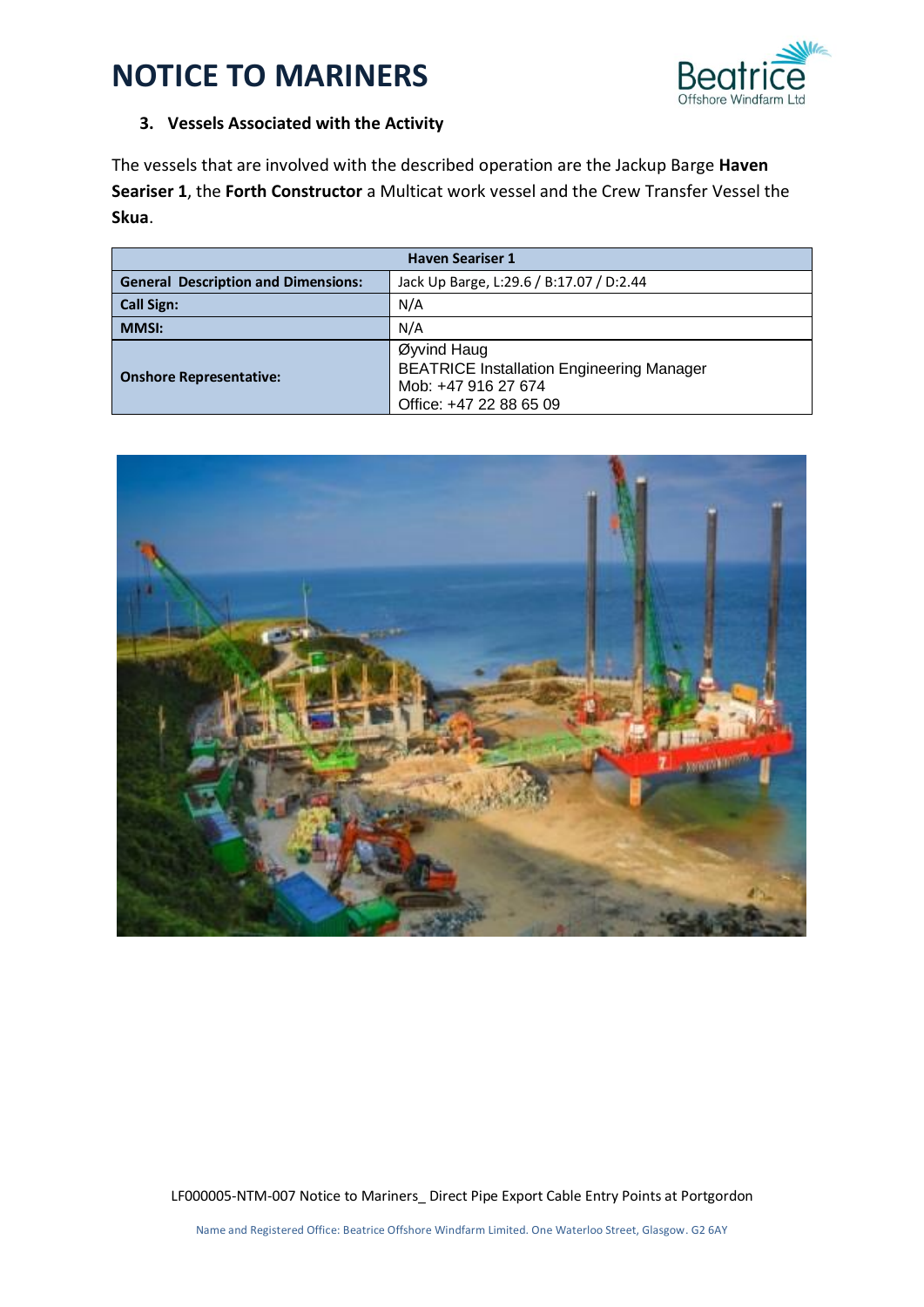

| <b>MV Skua</b>                             |                                                                                                                   |  |
|--------------------------------------------|-------------------------------------------------------------------------------------------------------------------|--|
| <b>General Description and Dimensions:</b> | Crew Transfer Vessel, L:10.5m B:3.51m D:1.1m                                                                      |  |
| <b>Call Sign:</b>                          | N/A                                                                                                               |  |
| <b>MMSI:</b>                               | N/A                                                                                                               |  |
| <b>Onshore Representative:</b>             | Øyvind Haug<br><b>BEATRICE Installation Engineering Manager</b><br>Mob: +47 916 27 674<br>Office: +47 22 88 65 09 |  |



| <b>Forth Constructor</b>                   |                                                                                                                   |  |
|--------------------------------------------|-------------------------------------------------------------------------------------------------------------------|--|
| <b>General Description and Dimensions:</b> | Multicat Work Vessel.L:28.50m B:9.45m D:4.27m                                                                     |  |
| <b>Call Sign:</b>                          | GXAD                                                                                                              |  |
| <b>MMSI:</b>                               | 235004217                                                                                                         |  |
| <b>Onshore Representative:</b>             | Øyvind Haug<br><b>BEATRICE Installation Engineering Manager</b><br>Mob: +47 916 27 674<br>Office: +47 22 88 65 09 |  |



LF000005-NTM-007 Notice to Mariners\_ Direct Pipe Export Cable Entry Points at Portgordon

Name and Registered Office: Beatrice Offshore Windfarm Limited. One Waterloo Street, Glasgow. G2 6AY